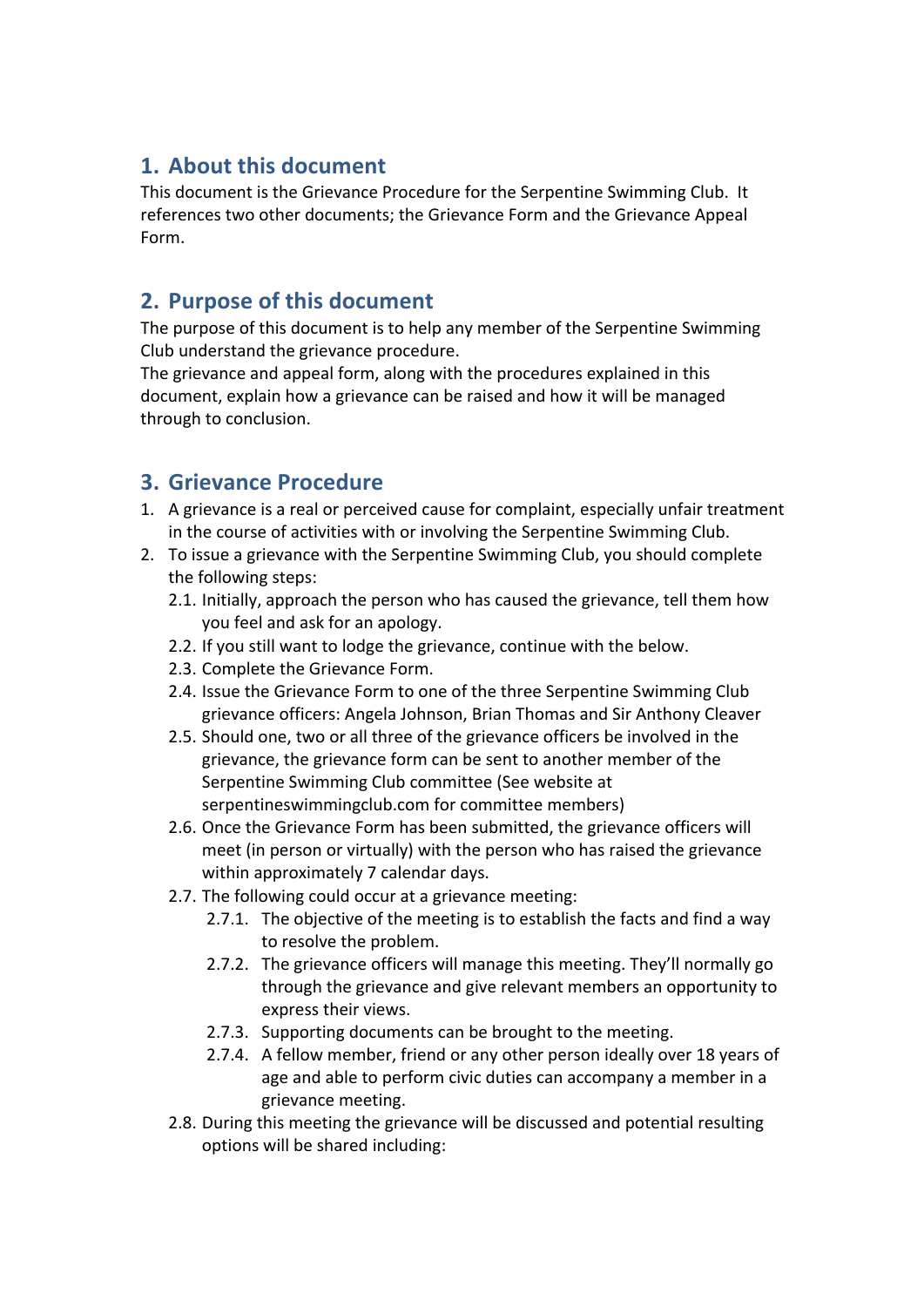- 2.8.1. The person who caused the grievance apologizing to the person who lodged the complaint.
- 2.8.2. Notifying the member or members that they are issued with a formal warning.
- 2.8.3. Asking for a member or members to be suspended from the Serpentine Swimming Club for a period of time.
- 2.8.4. Asking a member or members of the Serpentine Swimming Club to be banned for a period of time.
- 2.8.5. Asking for a member of the Serpentine Swimming Club to be banned for life.
- 2.8.6. Discussing the appeal process.
- 2.9. The grievance officers may choose to meet with other Serpentine Swimming Club members or people outside the club in order to come to an agreement as to the correct course of action.
- 2.10. Within approximately 3 calendar weeks after receiving the grievance form, the grievance officers will issue their view and any suspensions or bans that may be required, notifying the person who has caused the grievance in writing, copying the Serpentine Swimming Club president, secretary and other grievance officers.
- 2.11. At this stage, the person who is the victim of the grievance may also be informed of the outcome of the grievance procedure.

## **3. Appeal Procedure**

- 3.1. Should anyone wish to appeal against the grievance officers' decision, they are asked to complete a Grievance Appeal Form, which can be found along side this document, and send it to the grievance officers.
- 3.2. Further meetings may be held to manage the appeal and subsequent decision.
- 3.3. A second decision following the appeal will be reached at the latest two weeks after the appeal was first received.
- 3.4. The appeal decision will be made by the president of the Serpentine Swimming Club. It will be binding on all parties and final. No further appeal may be lodged.

# **4. Grievance and Appeal Procedure Timings**

- 4.1. In summary, approximate timings are:
	- Week  $0 -$  Grievance Form received by the grievance officers.
	- Week 3 Grievance officers have held all necessary meetings and issue a decision.
	- Week  $4 -$  Appeal can be received.
	- Week 6 Grievance officers have held all necessary meetings regarding the appeal and the Serpentine Swimming Club president issues a second and final decision.
- 4.2. Should the grievance be deemed necessary to involve the police or other officials, the detail of the grievance will be provided to the police or other